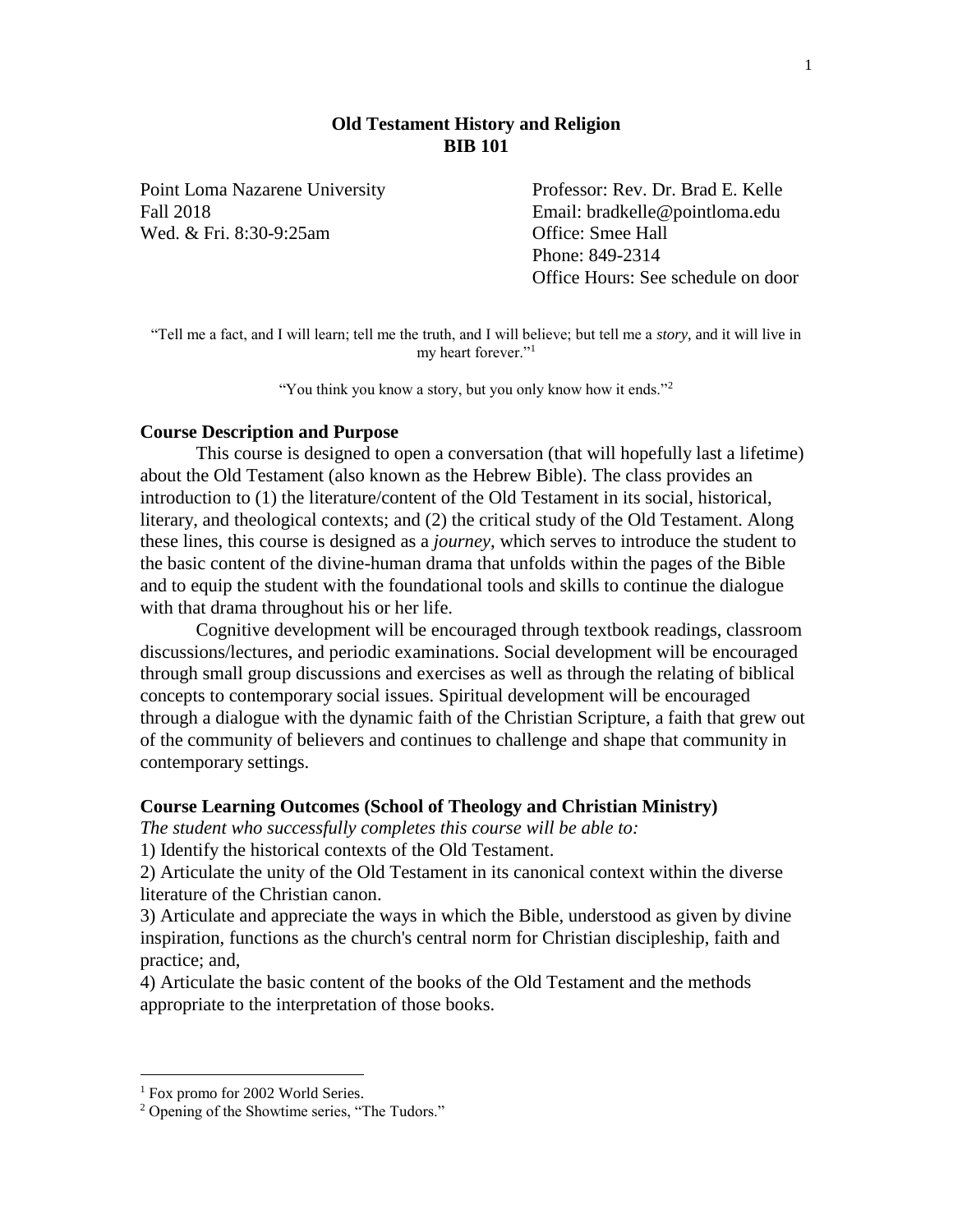Note: This course is one of the components of the General Education Program at Point Loma Nazarene University, under the category of "Responding to the Sacred." By including this course in a common educational experience for undergraduates, the faculty supports the study of Scripture and Christian heritage as foundational in the pursuit of knowledge and the development of personal values.

# **Course Texts**

- 1. *The New Interpreter's Study Bible*(NRSV). Nashville: Abingdon, 2003.
- 2. Brad E. Kelle, *Telling the Old Testament Story: God's Mission and God's People*. Nashville: Abingdon, 2017.

### **Course Requirements**

1. Class Participation and Attendance: In this abbreviated journey through the story of the OT, class attendance is a necessity for optimum academic achievement. *If the student is absent from more than 10 percent of class meetings (more than THREE [3] classes), the faculty member can file a written report which may result in de-enrollment. If the absences exceed 20 percent (more than SIX [6] classes), the student may be deenrolled without notice* until the university drop date or, after that date, receive the appropriate grade for their work and participation. See [Academic Policies](http://catalog.pointloma.edu/content.php?catoid=18&navoid=1278) in the Undergraduate Academic Catalog. In addition, each student is expected to participate actively in class by contributing to the discussions on the basis of his or her reading of the assigned material.

*\*NOTE: Giving false information on the daily roll sheet (i.e. signing someone else in or having someone else sign you in) is an act of cheating that is equal to cheating on an exam. It will subject you to the academic dishonesty penalties of the university, including failure of this course and possible expulsion from the university.*

2. Readings: The OT is the primary text for this course. All readings are required. *Please bring your Bible to class*. It is important to keep up with the readings on a session by session basis or the information will quickly become overwhelming. *A significant part of the student's grade comes from quizzes over the assigned reading material (see below).*

3. Celebrations of Learning (a.k.a. Reading Quizzes and Mid-Term exam): There will be *seven* such celebrations (often called, erroneously, "quizzes" or "exams") that cover various reading assignments and associated class lectures. The dates of the quizzes and exams are listed on the course schedule and study guides will be provided.

4. "The Tribes of Israel": Group Presentation on an OT Book: In addition to more traditional methods of presentation by the professor, our course will have a significant element of small group work and discussion during various class sessions. Rather than a course in which the professor simply imparts a massive amount of information for students to regurgitate, students will work together to read closely, think collaboratively, and formulate thoughtful responses to texts and issues (an additional, hoped-for benefit of such assignments is to invite the students into the practices of true liberal arts education, namely, academic reading, thinking, collaborating, and writing, rather than outcome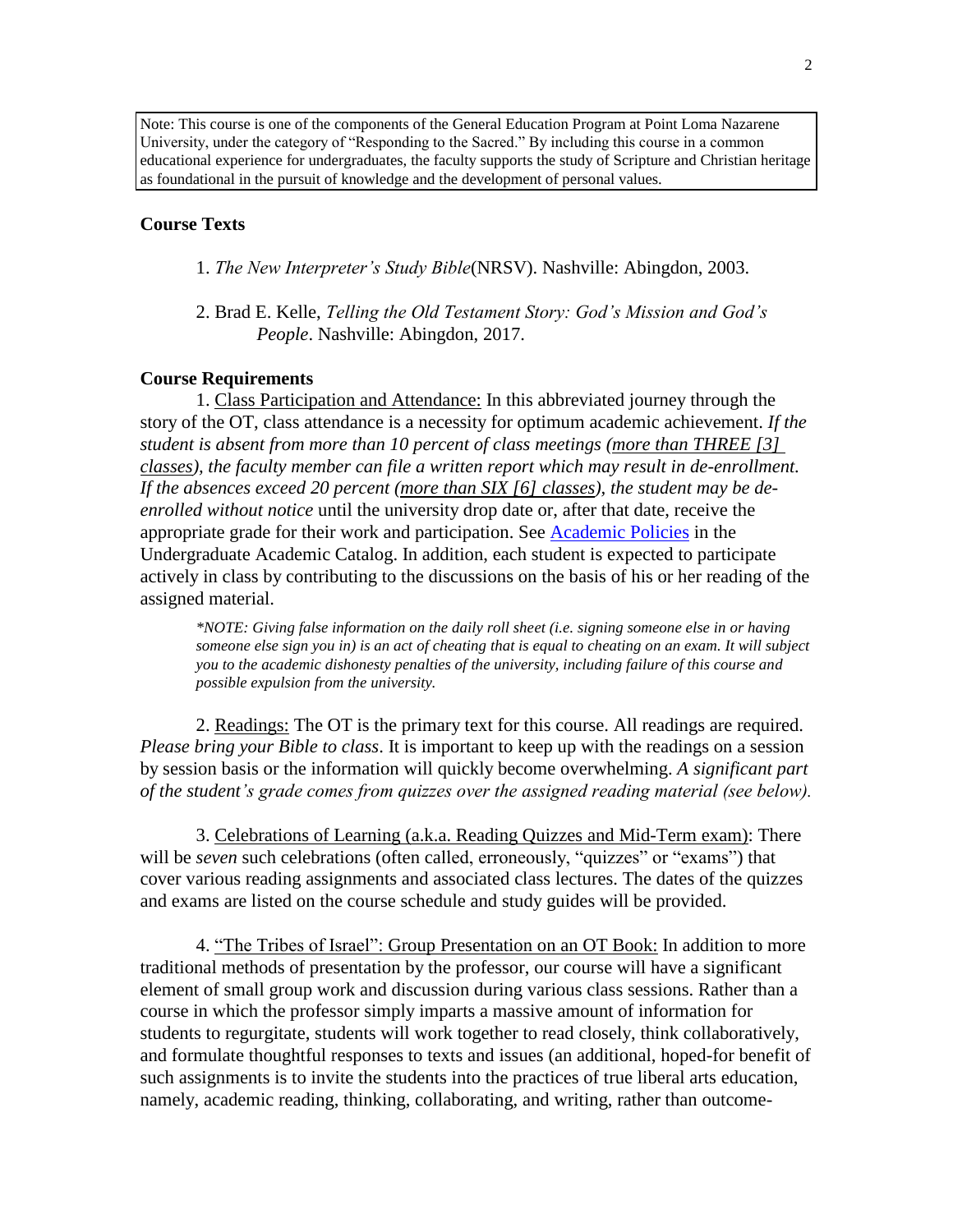based standardized test taking). The major instance of such work will be that each student will participate in an assigned small group and make a class presentation on an assigned book from the OT (groups and books will be assigned in class). The presentation should be **10 minutes in length** and **follow the instruction sheet attached to this syllabus.** Each group member will receive the same grade for the presentation. Due dates are listed on the course schedule

*(NOTE: a one-page handout and powerpoint presentation must be emailed to the professor by noon on the day before your presentation)*.

5. Final Comprehensive "Celebration of Learning" (final exam): As the culmination to the semester, there will be a final, comprehensive "Celebration of Learning" (final exam). It will cover all the material from the previous celebrations of learning. A study guide will be provided in class. The final celebration will take place on the scheduled day and time for the class's final exam according to the university's final exam schedule.

### **Course Policies**

1. Grading: The student's grade will be based on a combination of class participation, reading, assignments, and exams as follows:

| Possible Points               |            | Assignment                                   |                  |           |
|-------------------------------|------------|----------------------------------------------|------------------|-----------|
| $240(40 \text{ pts each})$    |            | Celebrations of Learning (6 Reading Quizzes) |                  |           |
| 80                            |            | (Take-home) Mid-term Celebration of Learning |                  |           |
| 100                           |            | <b>Group Presentation</b>                    |                  |           |
| 75                            |            | Final Celebration of Learning (final exam)   |                  |           |
| *Total: 495 (possible points) |            |                                              |                  |           |
| *Grading Scale: 94-100 A      |            | 84-86 B                                      | 74-76 C          | $64-66$ D |
|                               | $90-93$ A- | $80-83 B -$                                  | 70-73 C-60-63 D- |           |
|                               | $87-89 B+$ | $77-79C+$                                    | $67-69$ D+       | 50sF      |

2. Attendance: In this abbreviated journey through the story of the OT, class attendance is a necessity for optimum academic achievement. *If the student is absent from more than 10 percent of class meetings (more than THREE [3] classes), the faculty member can file a written report which may result in de-enrollment. If the absences exceed 20 percent (more than SIX [6] classes), the student may be de-enrolled without notice* until the university drop date or, after that date, receive the appropriate grade for their work and participation. See [Academic Policies](http://catalog.pointloma.edu/content.php?catoid=18&navoid=1278) in the Undergraduate Academic Catalog. In addition, each student is expected to participate actively in class by contributing to the discussions on the basis of his or her reading of the assigned material. Please note that it is the student's responsibility to obtain notes, etc. from other students for any missed classes.

*\*NOTE: Giving false information on the daily roll sheet (i.e. signing someone else in or having someone else sign you in) is an act of cheating that is equal to cheating on an exam. It will subject you to the academic dishonesty penalties of the university, including failure of this course and possible expulsion from the university.*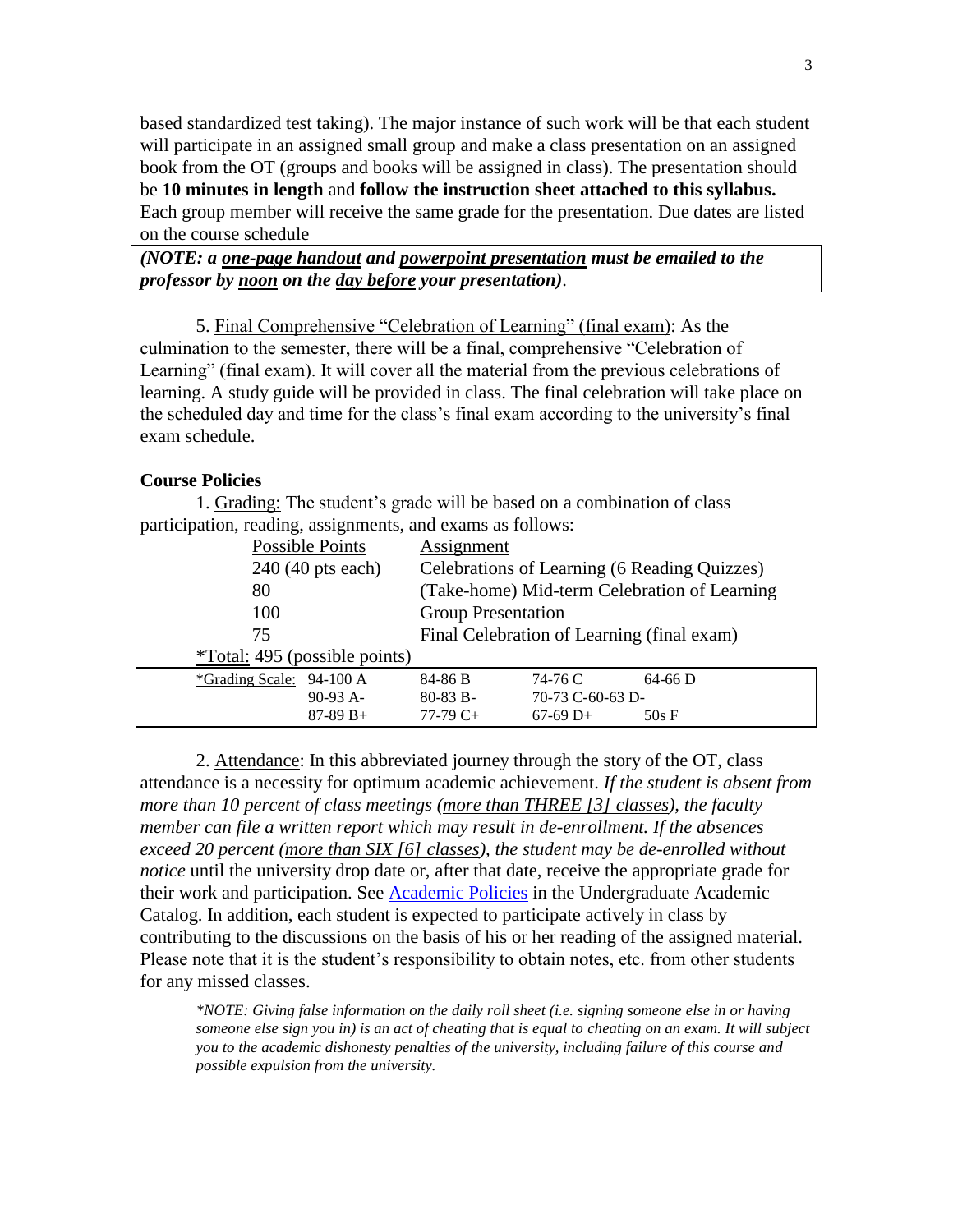3. Laptops, iPads, etc.: Students are *not* permitted to use laptop computers, iPads, or similar devices in class during the class sessions (if you have documented reason to do so from the Disability Resource Center or other extenuating circumstances, please discuss with the professor).

4. Late Work Policy: In order not to be considered "late," all assignments must be submitted **in person, in hard copy, in class** on the day listed as the due date. *NO assignment may be submitted electronically (by email, etc.) for full credit.* If the student "forgets" an assignment, he or she may submit it after class (either electronically or in hard copy) for no more than half credit. Any assignment submitted electronically (whether late or on-time) will receive no more than half credit*. No assignment will be accepted for credit of any kind more than one week after the original due date*. NOTE: Any *extra-credit assignments* must be turned in on or before the due date and will not be accepted late for any credit.

5. Inclusivity: The School of Theology and Christian Ministry is committed to the equality of women and men. Recognizing that people have often used the English language in ways that imply the exclusion or inferiority of women, the school urges students, faculty, and staff to avoid sexist language in public discourse, in classroom discussion, and in their writings. This course will strive to practice sensitivity toward and foster respect for issues of inclusivity in matters of language and conduct. Each student should seek to enrich this inclusive atmosphere in both their class contributions and personal interactions.

6. Academic Honesty: Students should demonstrate academic honesty by doing original work and by giving appropriate credit to the ideas of others. Academic dishonesty is the act of presenting information, ideas, and/or concepts as one's own when in reality they are the results of another person's creativity and effort. A faculty member who believes a situation involving academic dishonesty has been detected may assign a failing grade for that assignment or examination, or, depending on the seriousness of the offense, for the course. Faculty should follow and students may appeal using the procedure in the university Catalog. See [Academic Policies](http://catalog.pointloma.edu/content.php?catoid=18&navoid=1278) for definitions of kinds of academic dishonesty and for further policy information.

7. Academic Accommodations: If you have a diagnosed disability, please contact PLNU's Disability Resource Center (DRC) within the first two weeks of class to demonstrate need and to register for accommodation by phone at 619-849-2486 or by email at [DRC@pointloma.edu.](mailto:DRC@pointloma.edu) See [Disability Resource Center](http://www.pointloma.edu/experience/offices/administrative-offices/academic-advising-office/disability-resource-center) for additional information.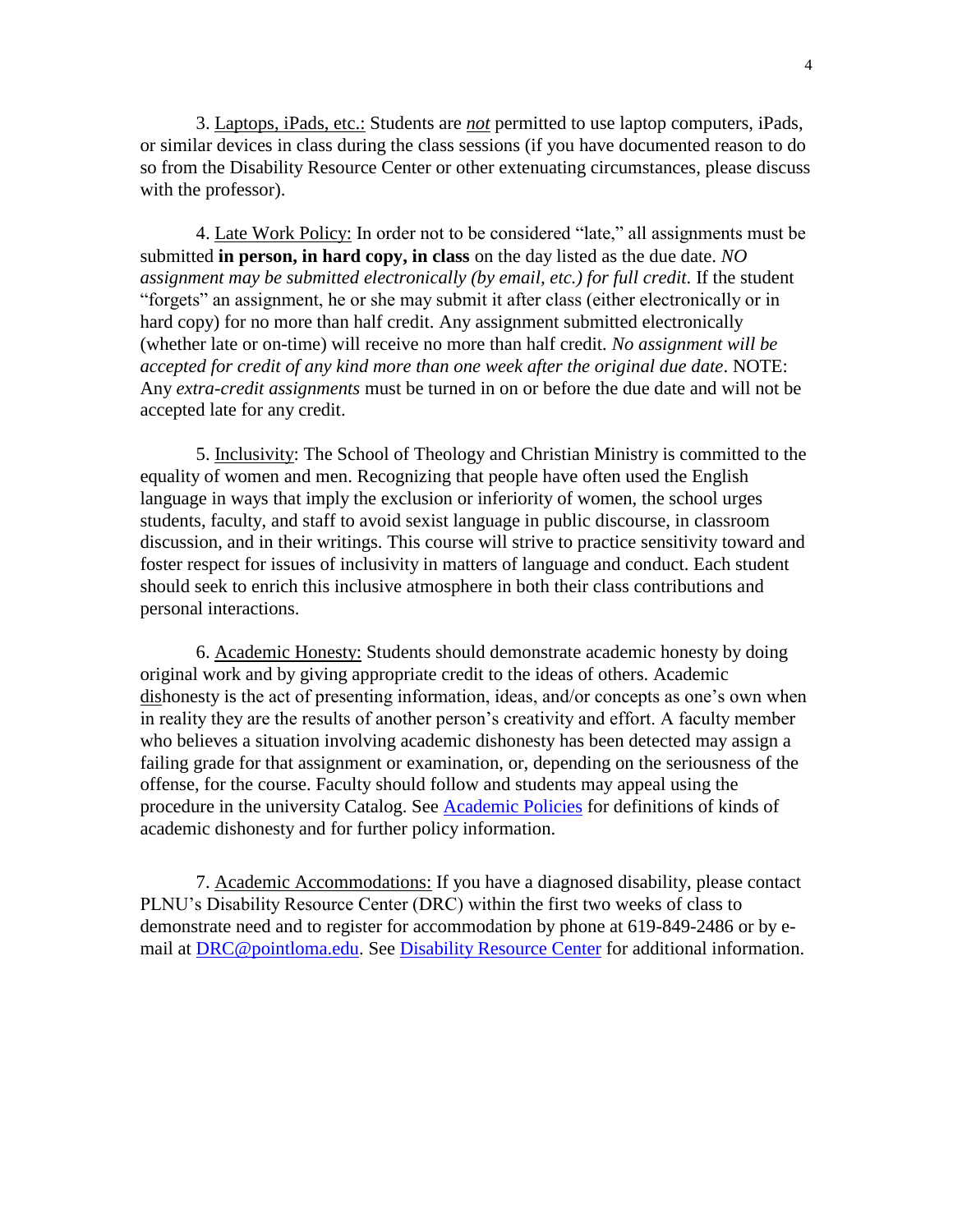### **Tentative Course Schedule**

**1. Wed. Aug. 29**

Starting Points (Pt. 1): Introduction to the Course *Readings:* None

# **2. Fri. Aug. 31**

Starting Points (Pt.2): What Is the OT and Why Study It? *Readings:* 1. *New Interpreter's Study Bible* pp. xv-xvi ("Introduction") and pp. xvii-xx ("To the Reader")

2. Kelle, *Telling the OT Story*, pp. xv-xviii

## **3. Wed. Sept. 5**

What Is the OT and From Where Did It Come (Pt. 1)?: Inspiration and Function *Readings:* 1. *New Interpreter's Study Bible* pp. 2255-2260 ("Inspiration of Scripture")  **\*CELEBRATION (Quiz) #1: The books of the OT (be able to write in order of Protestant canon)**

#### **4. Fri. Sept. 7**

What Is the OT and From Where Did It Come (Pt. 2)?: Origins and Backgrounds a. Origins, Composition, and Canonization

b. Geography, Culture, and History

*Readings:* 1. *New Interpreter's Study Bible* pp. 2274-2279 ("Culture and Religion among the Ancient Israelites")

2. Kelle, *Telling the OT Story*, just SKIM ch. 1.

# **5. Wed. Sept. 12**

How Then Should We Read the OT? Methods for Biblical Interpretation *Readings:* 1. *New Interpreter's Study Bible* pp. 2261-2267 ("Guidelines for Reading and Interpretation") & pp. 2268-2273 ("Varieties of Readings…")

# **6. Fri. Sept. 14**

Introducing the "OT Story": To Form a People and Find an Instrument *Readings:* 1. Kelle, *Telling the OT Story*, ch. 2

# **\*CELEBRATION (Quiz) #2 over** *New Interpreter's Study Bible* **articles, "Inspiration," "Culture and Religion," "Guidelines for Reading," and "Varieties of Readings"**

#### **7. Wed. Sept. 19**

A. Introduction to the Pentateuch

B. Genesis 1—11: The Primeval History (Pt. 1): The Creation Stories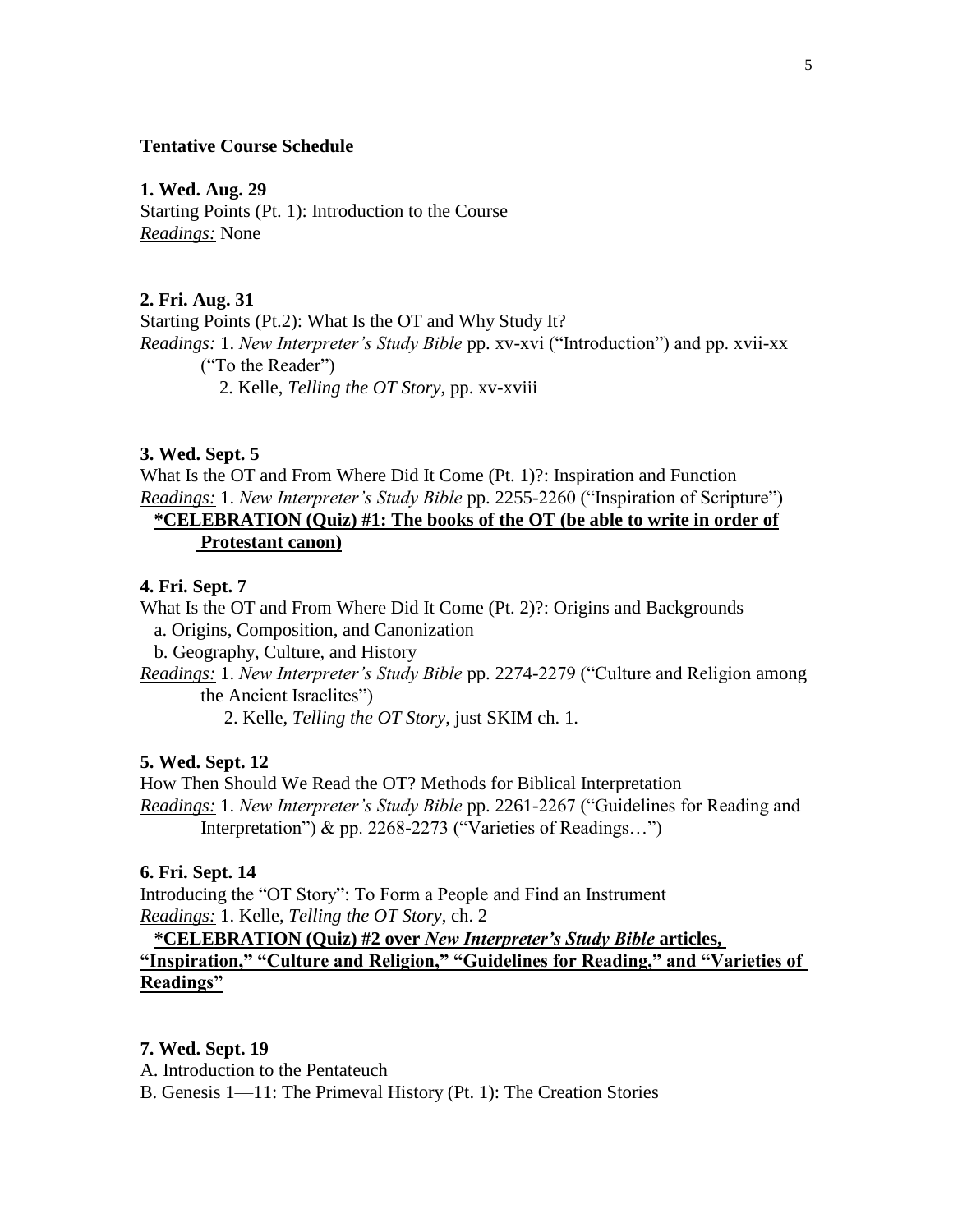*Readings:* 1. *New Interpreter's Study Bible* introduction to Genesis 2. Genesis 1—2

## **8. Fri. Sept. 21**

Genesis 1—11: The Primeval History (Pt. 2): Creation Goes Haywire *Readings:* 1. Genesis 3—9 2. Kelle, *Telling the OT Story*, pp. 29-47

### **9. Wed. Sept. 26**

Genesis 1—11: The Primeval History (Pt. 3): Creation Goes Haywire *Readings:* 1. Genesis 10—11 2. Kelle, *Telling the OT Story*, pp. 48-54 **\*CELEBRATION (Quiz) #3 over** *New Interpreter's Study Bible* **Introduction to Genesis and the main characters and events in Gen 1-11**

 **\*Organize groups for small group presentations**

### **10. Fri. Sept. 28**

Promise to Restore Creation & the Calling of a People: The Ancestral Narratives (Genesis 12—50) *Readings:* 1. Genesis 12—13; 15—17; 20—22; 50

2. Kelle, *Telling the OT Story*, pp. 55-70

#### **11. Wed. Oct. 3**

The Creation of a People (Pt.1): The Exodus from Egypt (Exod 1—15) *Readings:* 1. *New Interpreter's Study Bible* introduction to Exodus 2. Exod 1—12

### **12. Fri. Oct. 5**

The Creation of a People (Pt.2): The Exodus from Egypt (Exod  $1-15$ ) & Into the Wilderness (Exod 16—18)

 *Readings:* 1. Exod 13—18 2. Kelle, *Telling the OT Story*, pp. 70-79

### **13. Wed. Oct. 10**

The Formation of a People (Pt. 1): Covenant and Law in the Wilderness *Readings:* 1. Exod 19—23 and *New Interpreter's Study Bible* intro to Leviticus 2. Kelle, *Telling the OT Story*, pp. 81-95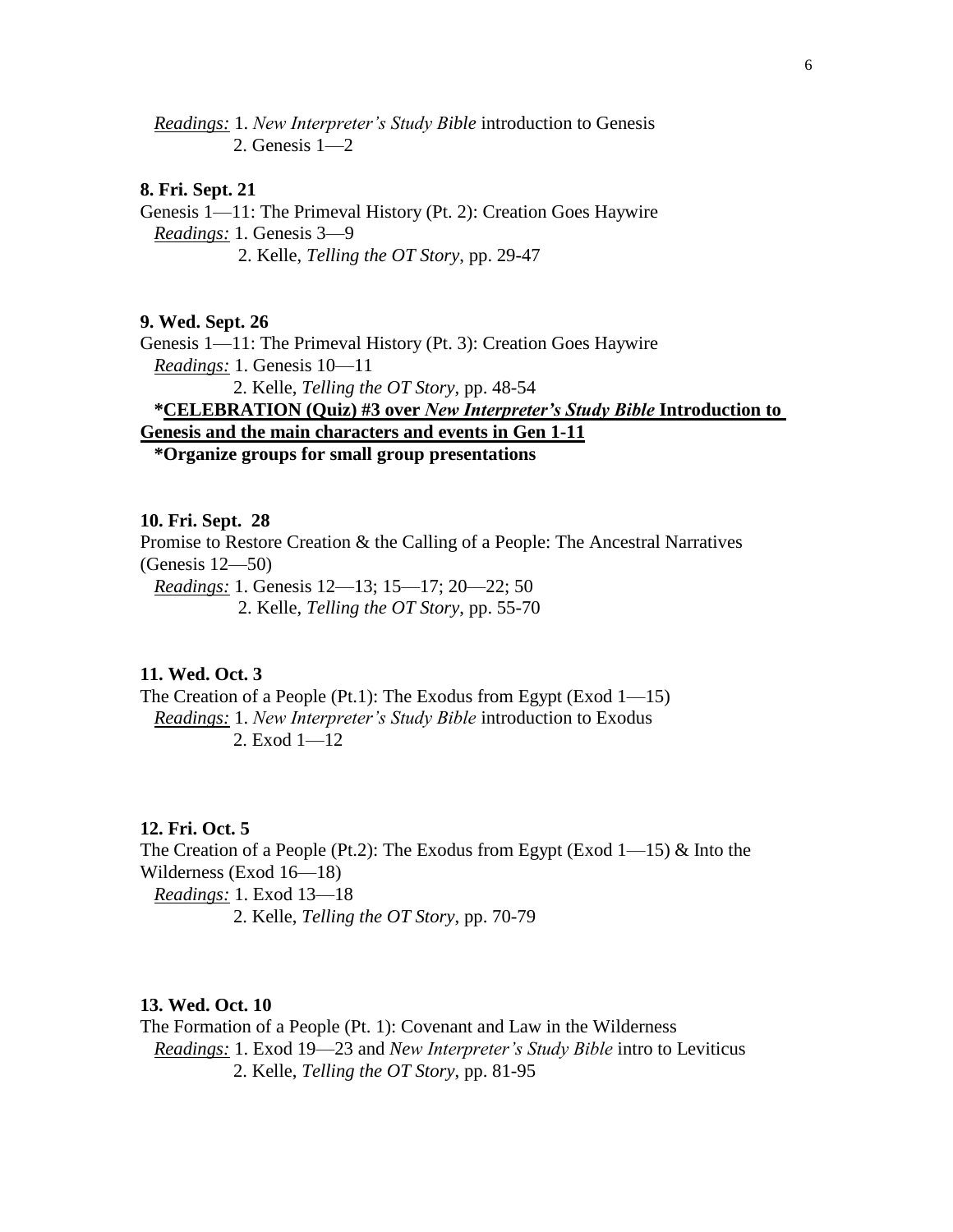# **14. Fri. Oct. 12**

The Formation of a People (Pt. 2): Deuteronomy, the Deuteronomistic History, and the New Generation

*Readings:* 1. *New Interpreter's Study Bible* introduction to Deuteronomy

2. Deuteronomy 1—6; 12—15; 28—30

3. Kelle, *Telling the OT Story*, pp. 102-109

 **\*Give out special TAKE-HOME CELEBRATION (Quiz) #4 over the main characters in Gen 12—50 and** *New Interpreter's Study Bible* **introductions to Exodus and Leviticus** *(given out today; due NEXT class session)*

# **15. Wed. Oct. 17**

Entrance into the Land: Joshua and Judges

*Readings:* 1. *New Interpreter's Study Bible* introductions to Joshua and Judges

2. Joshua 1—12; 24

3. Kelle, *Telling the OT Story*, pp. 111-123

 *\*Give out Mid-term Celebration of Learning in class*

 **\*DUE: Take-home Celebration over Gen 12—50 and introductions to Exodus and Leviticus (turn in at start of class)**

**\*FRI. OCT. 19: NO CLASS (Fall Break)**

# **16. Wed. Oct. 24**

Two Kingdoms in the Land (1—2 Kings) and Descent into Exile *Readings:* 1. *New Interpreter's Study Bible* introductions to 1 Kings & 2 Kings 2. 1 Kings 11—12; 2 Kings 15—25 3. Kelle, *Telling the OT Story*, pp. 123-134

**\*DUE: Take-home Mid-term Celebration of Learning (turn in at the start of class)**

# **17. Fri. Oct. 26**

The Divine Voice to the People: Understanding the Prophets *Readings:* 1. Kelle, *Telling the OT Story*, pp. 163-165

### **18. Wed. Oct. 31 (Boo! )**

Speaking to the North: Amos

*Readings:* 1. *New Interpreter's Study Bible* introduction to Amos

2. Amos 1—9

3. Kelle, *Telling the OT Story*, pp. 165-171

 **\*CELEBRATION (Quiz) #5 over** *New Interpreter's Study Bible* **introductions to Deuteronomy, Joshua, 1 Kings, and 2 Kings**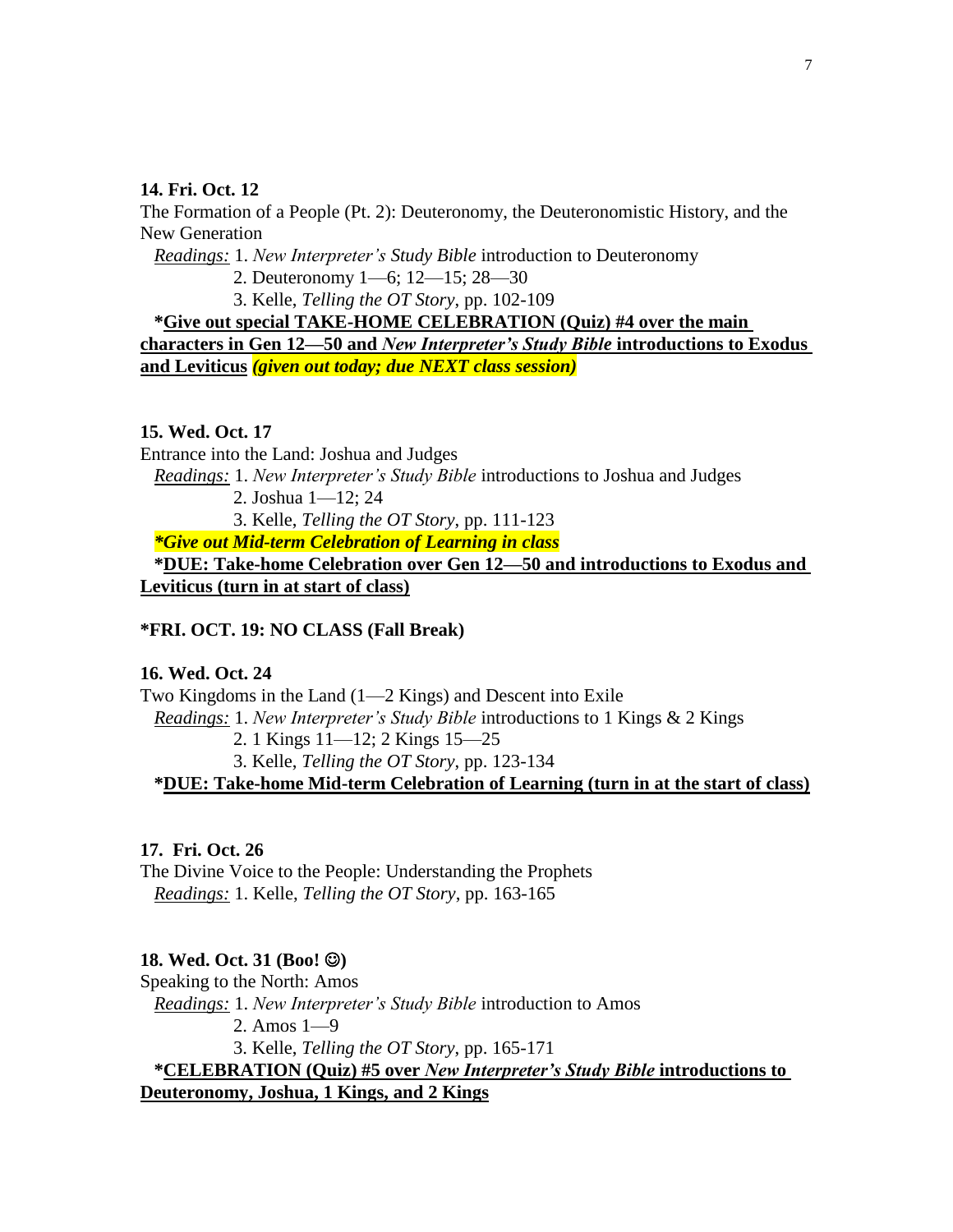#### **19. Fri. Nov. 2**

Group Presentations on OT Books: Hosea, Micah, and Nahum

 *Readings:* 1. *New Interpreter's Study Bible* introductions to Hosea, Micah, and Nahum **\*Group Presentations on Hosea, Micah, and Nahum** *(email your 1-sheet handout & powerpoint presentation to Dr. Kelle by noon on Thurs. Nov. 1)*

# **20. Wed. Nov. 7**

Group Presentations Jeremiah and Habakkuk

 *Readings:* 1. *New Interpreter's Study Bible* introductions to Jeremiah and Habakkuk **\*Group Presentations on Jeremiah and Habakkuk** *(email your 1-sheet handout & powerpoint presentation to Dr. Kelle by noon on Tues. Nov. 6)*

## **21. Fri. Nov. 9**

Speaking to the South: Isaiah *Readings:* 1. *New Interpreter's Study Bible* introduction to Isaiah 2. Isaiah 1—7; 11

3. Kelle, *Telling the OT Story*, pp. 171-175

# **22. Wed. Nov. 14**

Life in Exile: Rethinking the Story (Group Presentations on Psalms, Esther, Daniel 1—6) *Readings:* 1. *New Interpreter's Study Bible* introductions to Psalms, Esther, Daniel **\*Group Presentations on Psalms, Esther, and Daniel 1—6** *(email your 1-sheet handout & powerpoint presentation to Dr. Kelle by noon on Tues. Nov. 13)*

# **\*FRI NOV. 16: NO CLASS (Dr. Kelle at the Society of Biblical Literature Conference in Denver) \*WED. NOV. 21 & FRI. NOV. 23: NO CLASS (Thanksgiving Break)**

#### **23. Wed. Nov. 28**

Responses to the Exile (Pt. 1): Group Presentations on Job and Lamentations *Readings:* 1. *New Interpreter's Study Bible* introductions to Job and Lamentations 2. Kelle, *Telling the OT Story*, pp. 151-157

# **\*CELEBRATION (Quiz) #6 over** *New Interpreter's Study Bible* **introductions to Psalms, Isaiah, and Amos**

 **\*Group Presentations on Job & Lamentations** *(email your 1-sheet handout & powerpoint presentation to Dr. Kelle by noon on Tues. Nov. 27)*

**24. Fri. Nov. 30**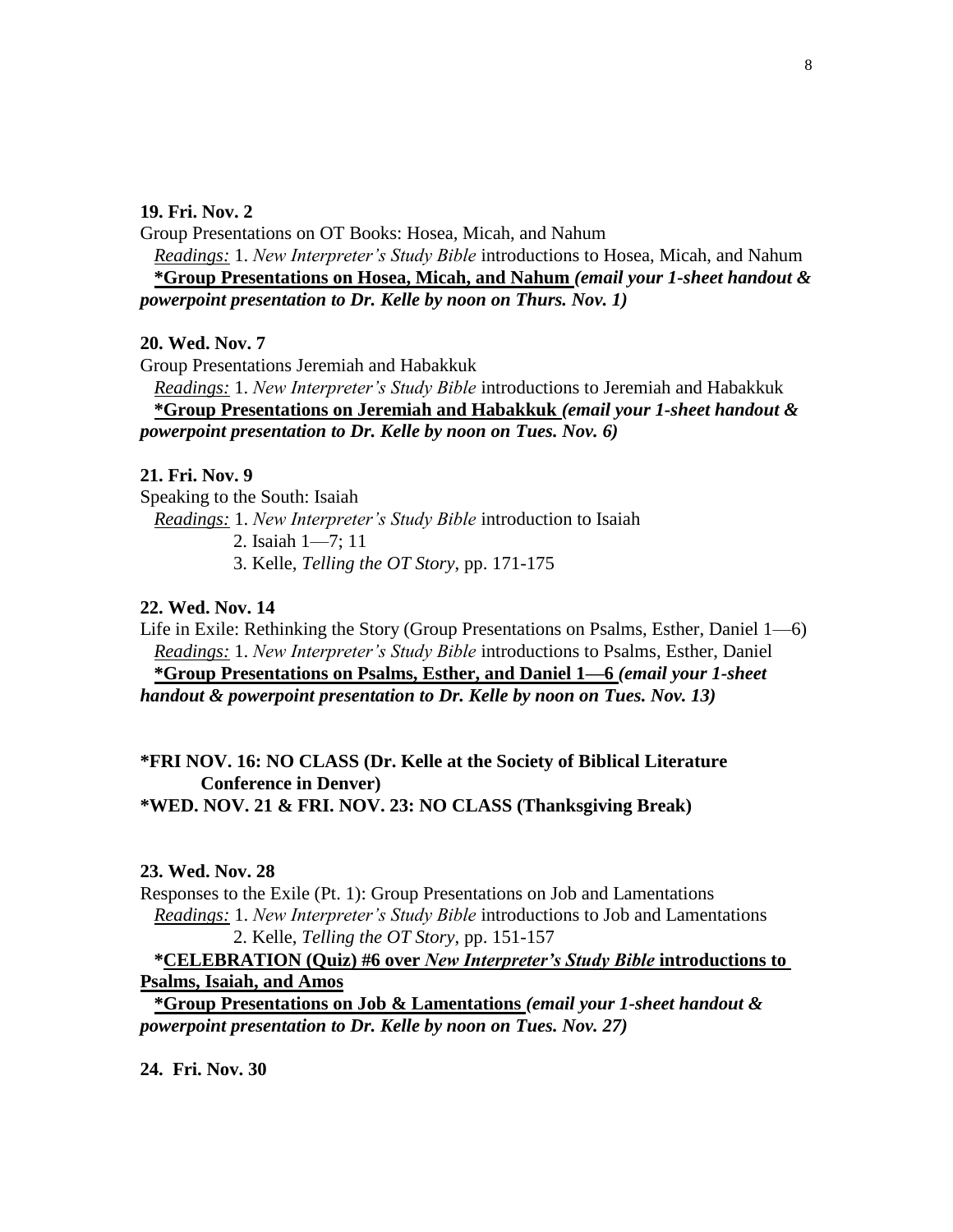Responses to the Exile (Pt. 2): Honest Expressions of Grief and Prophetic Voices of Hope (Lament Psalms, Isaiah 40—55; Jeremiah; Ezekiel)

*Readings:* 1. *New Interpreter's Study Bible* introduction to Ezekiel

2. Psalm 6, 13, 28, 30, 31, 32, 88, 89

3. Isaiah 40—43

# **25. Wed. Dec. 5**

Beginning Again: The Post-Exile (Chronicles, Ezra, Nehemiah, Isaiah 56-66, Haggai, Zechariah, Malachi)

*Readings:* 1. *New Interpreter's Study Bible* introductions to 1 Chronicles, 2 Chronicles, Ezra, and Nehemiah

2. 2 Chronicles 36; Ezra 1—4; 8—10

3. Kelle, *Telling the OT Story*, pp. 135-149

#### **26. Fri. Dec. 7**

The End Is the Beginning: The Ending of the OT Story *Readings:* Kelle, *Telling the OT Story*, pp.179-194

**\*FINAL EXAMS WEEK:** *The final, comprehensive celebration of learning will take place on the day and time scheduled for this class according to the university's final exam schedule (on school's website under "Academics").*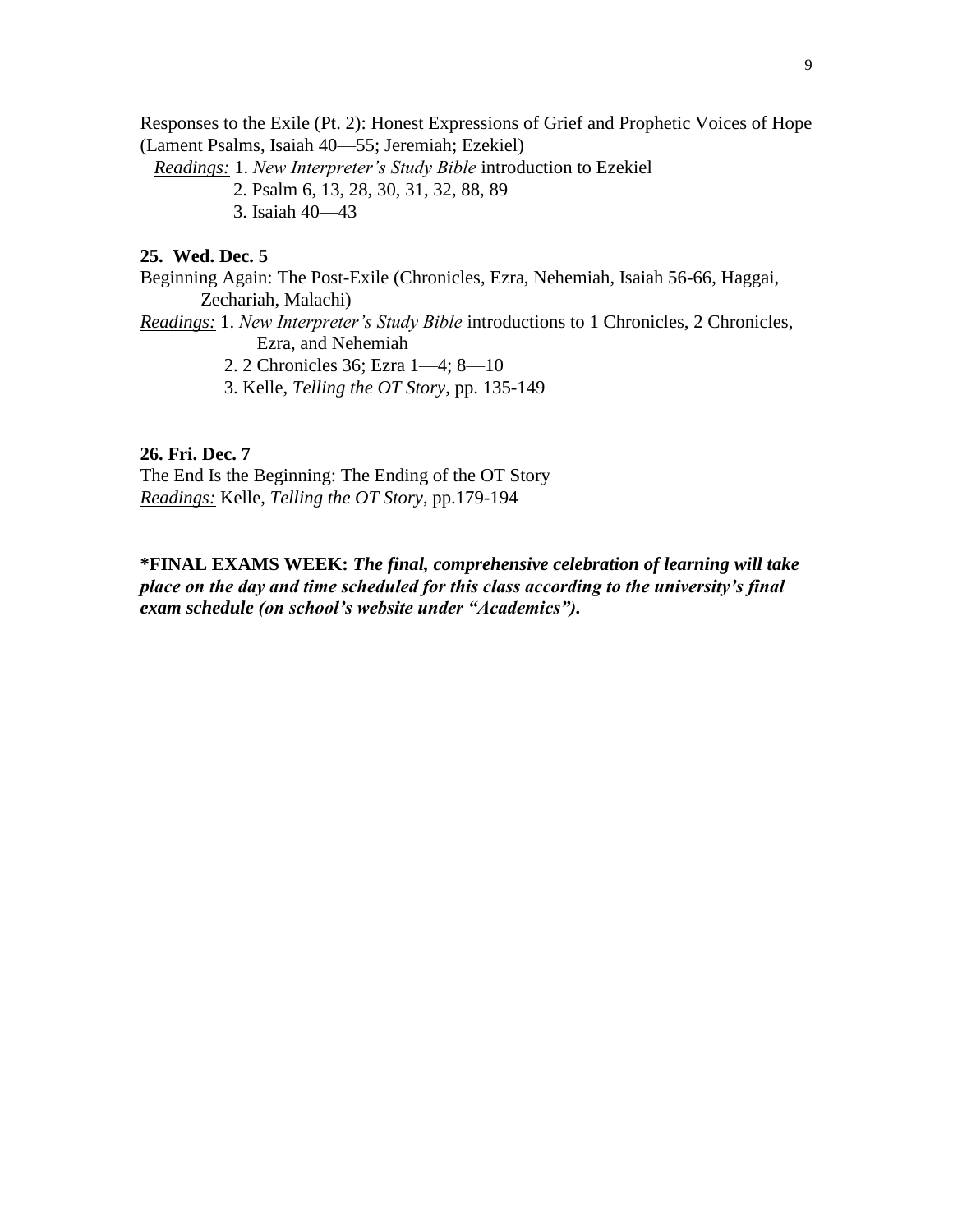# **The Tribes of Israel: GROUP PRESENTATION ON AN OT BOOK** *Instruction Sheet*

**GOAL:** The goal of this presentation is to give a substantial but overall introduction to your assigned biblical book, *informed by modern biblical scholarship's work on the book.* Think of your group as answering the question, "What is the book of x, what is modern biblical scholarship saying about it, and how does it fit into the overall story of the OT?" You have only **10 minutes**, so you will want to plan your presentation carefully in advance, yet you should still give a thorough presentation and have creative elements (like powerpoint, illustrations, music or video clip, etc.).

#### **1) PREPARATION:** To research your presentation, you should draw from two sources:

- a) Read the introduction for your book in the *New Interpreter's Study Bible* (you should also consult the study notes in the Bible for some of the significant passages in the book)
- b) Find the commentary on your book in the multi-volume commentary series entitled *The New Interpreter's Bible* (these volumes are located in the reference room or stacks of the library). Read carefully (and use!) the Introduction to your book given in the commentary.

# **2) SUBMIT (EMAIL) TO PROFESSOR BY NOON THE DAY** *BEFORE* **YOUR PRESENTATION [\(bradkelle@pointloma.edu\)](mailto:bradkelle@pointloma.edu) Two Items:**

a) Word document of a **1-page handout** (single sided only) that has the most important points you want the class to remember from each of the 4 areas of your presentation listed below. I will make copies for you to distribute this to the class for your presentation.

b) Your **powerpoint** presentation

 *\*Failure to email these by noon the day before your presentation will result in 4 points subtracted from your presentation for EACH missing element (possible 8 total)*

**3) PRESENTATION:** For your 10-minute presentation, you should include at least the following elements:

- a. An introduction/survey of the major content, themes, structure, and distinctive elements of your book *(i.e., what is this book and what is in it?)*
- b. A survey of the major critical interpretive issues that have been and are discussed in modern biblical scholarship (these might include the date, setting, genre, etc.). Give the class a rundown on the various views on the major issues and provide what you take to be the best options on these issues *(i.e., where did this book come from, how did we get it, what issues do scholars discuss about it?)*